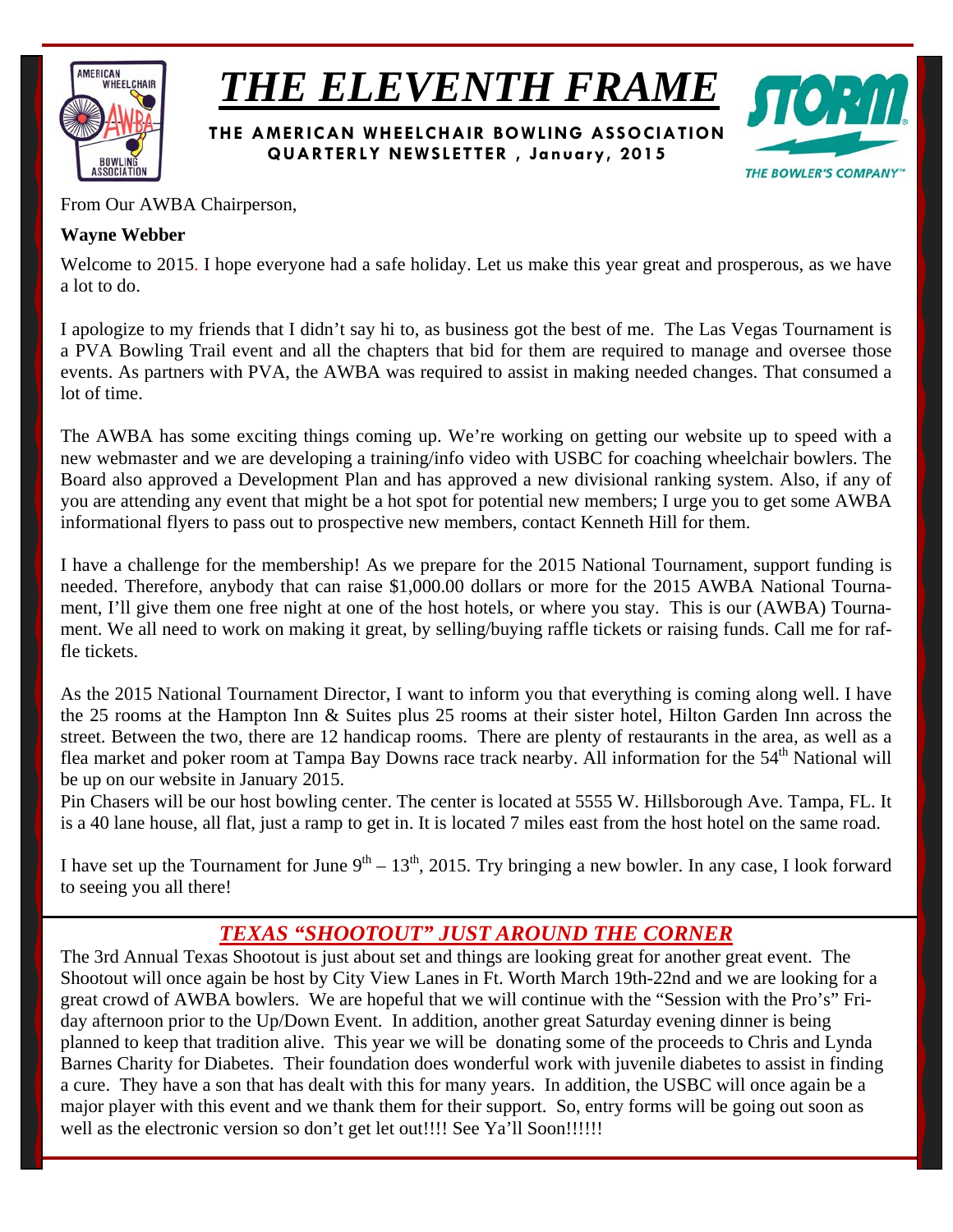### **Gary Ryan, Secretary**

Happy 2015!!!! This is going to be a wonderful year for the AWBA and with your help, it will even be better. And it has already begun with Kenneth Hill taking over the management of our Website. The site has taken a great deal of my time over the last 4 years so I suggested to the board in December to place those duties with our Publicity Committee Chair. A new face will bring new ideas and that's always a good thing. Your board approved a number of things in Las Vegas, one of which is the new ranking system for our members. You can read all about it and how it works in this newsletter. Our AWBA rules for wheelchair bowling have been placed in the USBC rule book adding to the validity of our sport and we will be working with the USBC over the next 2 months preparing ourselves for the first production of a "Wheelchair Coaching Video" to be produced by the USBC and shot at the Training Center in Arlington immediately after the Texas Shootout. Once produced, it will be made available to all USBC coach's throughout the country. In addition, the board approved an additional logo for the AWBA which is contained in this newsletter. Our contract with ABC Medical has been renewed for another year. What a great relationship we are building with this great company. We are also in conversation with a bowling shirt manufacturer to produce shirts for the AWBA at a very reasonable cost and bring them on board as one of our National Sponsors as well. National PVA has implemented some changes to the Bowling Trail which took effect in Las Vegas. We see these changes as positive for the trail and look forward to working with each chapter involved to improve the overall purpose of the trail itself. AWBA ballots will be going out in a few weeks so once you receive yours please take the time to complete and return. 2015 is going to be a great year and it is all done to bring a valued added to you, the member of the AWBA. We lost a great member and friend over the last few months, Steve Lucas. With his earring in his ear and a smile on his face, he will truly be missed by all. So, begin making plans to attend as many tournaments as possible. And Tampa will be a great place to be in June. Remember, the AWBA is your organization and we value your thoughts and ideas as that's how great organizations become even greater. Strength in our membership is vital to our success!!!!!!!

### **AWBA Auxiliary**

#### **"The helping hand of the AWBA"**

TURTLE PUMPKIN PIE

1/4 C PLUS 2 TBSP CARAMEL ICE CREAM TOPPING

1 READY TO USE GRAHAM CRACKER CRUST

1/2 C PLUS 2 TBSP CHOPPED PECANS

2 PIG {3.4 OZ EACH} VANILLA INSTANT PUDDING

1 C COLD MILK

1 C CANNED PUMPKIN

1 TSP GROUND CINNAMON

1/2 TSP GROUND NUTMEG

1 8OZ COOL WHIP THAWED

 POUR 1/4 CUP CARAMEL TOPPING ONTO BOTTOM OF PIE CRUST, SPRINKLE W/ 1/2 C NUTS BEAT NEXT 5 INGREDIENTS IN LARGE BOWL WITH WHISK UNTIL BLENDED, STIR IN 1 1/2 C COOL

## WHIP, SPOON INTO CRUST

 REFRIGERATE 1 HOUR, TOP W/ REMAINING COOL WHIP, DRIZZLE W/ REMAINING CARAMEL TOPPING AND NUTS JUST BEFORE SERVING

ENJOY! "CATCH YA LATER", LINDA SCHNEIDER

### **AWBA AUXILIARY OFFICERS 2014-15**

| <u>Pres:</u>      | Linda Schneider, 5670 Peacock Lane, Riverside, Ca 92505                        | 951-354-6106 |
|-------------------|--------------------------------------------------------------------------------|--------------|
|                   | $Email - sawdstmkr@earthlink.net$                                              |              |
| <b>Vice Pres:</b> | Loretta Spotts, 7039 Red Cardinal Loop Colorado Springs, CO 80908 719-494-1221 |              |
|                   | Email – Loretta.spotts@gmail.com                                               |              |
| Sec/Treas:        | Helena Roy, 3620 Tamarack Drive, Redding, CA 96003                             | 530-241-6297 |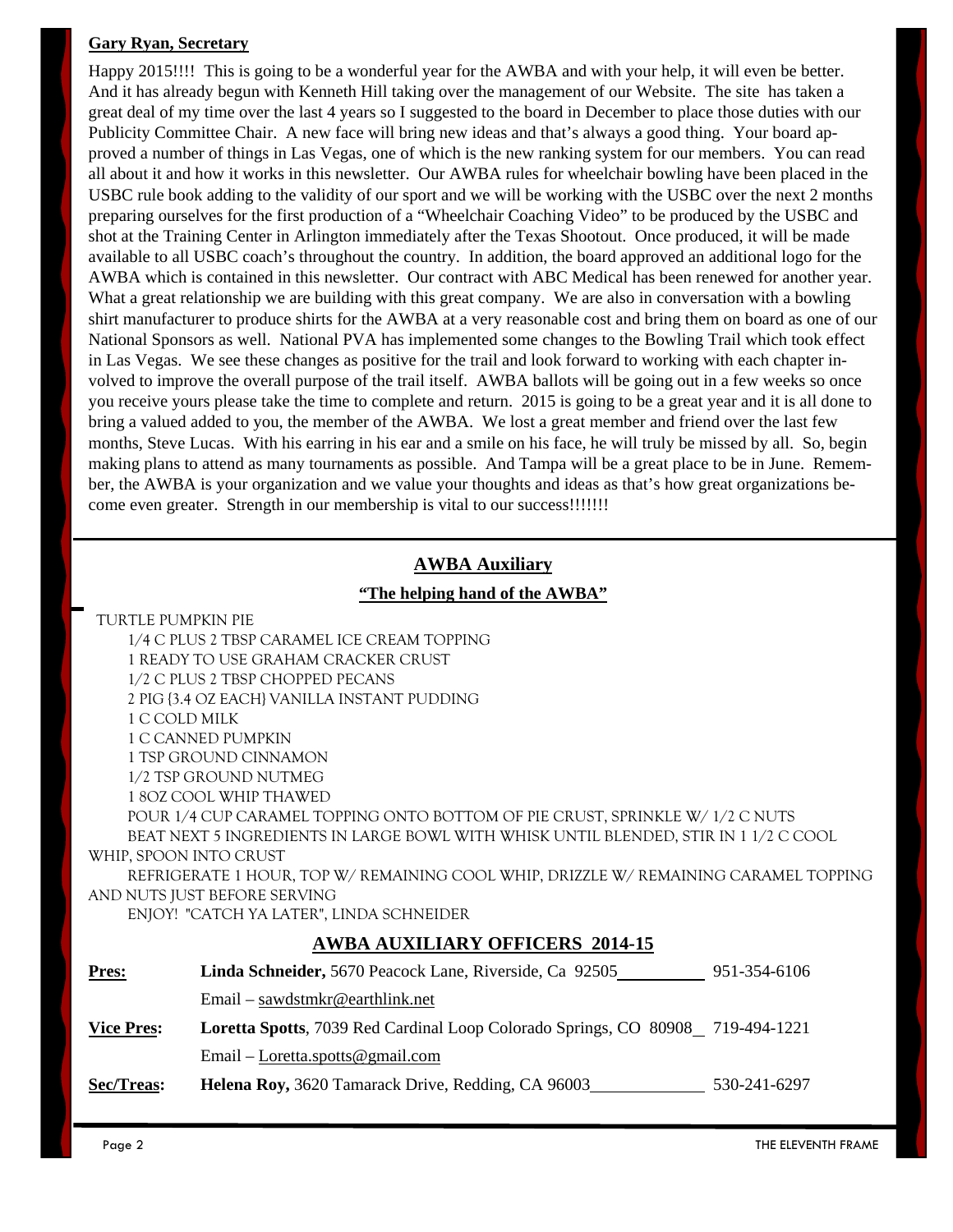## *AWBA Adopts Ranking System*

#### **Mark E. Shepherd, Sr., AWBA Treasurer**

Prior to the Las Vegas Tournament, I presented a draft AWBA Development Plan to the BOD for review. One component incorporated within this plan was a ranking system for the AWBA which was approved by the BOD. The AWBA has never developed a national ranking system, rather they have used the National Tournament to crown the national champions, resulting from the effort of one tournament. Practical for a grass roots organization, not practical for a national organization.

 The system is not complicated. It was developed in large part to eventually assist with selection by the USBC of USA Team bowlers for international competition. Eventually, this will lead to possible Paralympic team selection and play. Thus, this is an exciting new development that the Board provides to our membership and the USBC as we begin our gradual amalgamation into the USBC. Currently, more than 160 countries compete in the sport of bowling. Eventually, wheelchair bowling will be contested in these countries much like Paralympic Sports are global now. Thus, we must lay the groundwork to begin that process.

 The purpose is straight-forward. Establishing a ranking system will allow all bowlers to determine where they stand in national ranking. It should be noted that this process occurred with the National Foundation of Wheelchair tennis prior to their assimilation into the United States Tennis Association. They indeed set the precedent.

#### **The Process**

The only realistic approach to ranking fairness is to create a system that utilizes the results of head to head competition from tournament play where wheelchair bowlers compete. Even so, two subordinate qualifying criteria were used.

- Tournament points derived from how one places in tournament competition (i,e.50 points for first place, 40 points for second place and so on). However, ranking then becomes incumbent upon the number of tournaments one participates in. Then, a minimal number of tournaments (3 total, including nationals) must be competed in to qualify for national ranking. Those that do not meet this minimal criteria will not receive a national ranking and thus be ineligible for international consideration.
- USBC average combined with an established Tournament Average. This considers an established average one attains via USBC league play accompanied by a AWBA Tournament Average, in this scenario, the higher of the two takes precedent for the ranking points. For example, If you have a 160 average in USBC book and a 162 average in AWBA Tournament play, you will receive 162 points from average. Seasonal average does not consider competition capability. In addition, this does not distinguish ranking between competitors in the event of a tie in base average.

#### **National Ranking System**

 Given the current divisionalization within the AWBA (multiple handicapped divisions), player rankings would combine all handicapped divisions for easier assimilation within the USBC divisional construct.

 Thus, "A" and "B" divisions would be consolidated for ranking purposes and for USBC assimilated competitive opportunities (i.e., USBC Nationals if the AWBA is provided a handicap divisionalization within that event). In that case there would be one handicapped division nationally for ranking.

 Scratch Division would be a separate (International Open Division) division since that would become a functional classification open to all competitors wishing to compete without handicap and needed for Paralympic competition.

 Thus, for USBC/AWBA ranking and for International/Paralympic competition the divisions would be: Scratch Division - Open Division Handicapped Division Ramp Division / Assistive Device Division Quad Division Women's Division

Cont'd on next page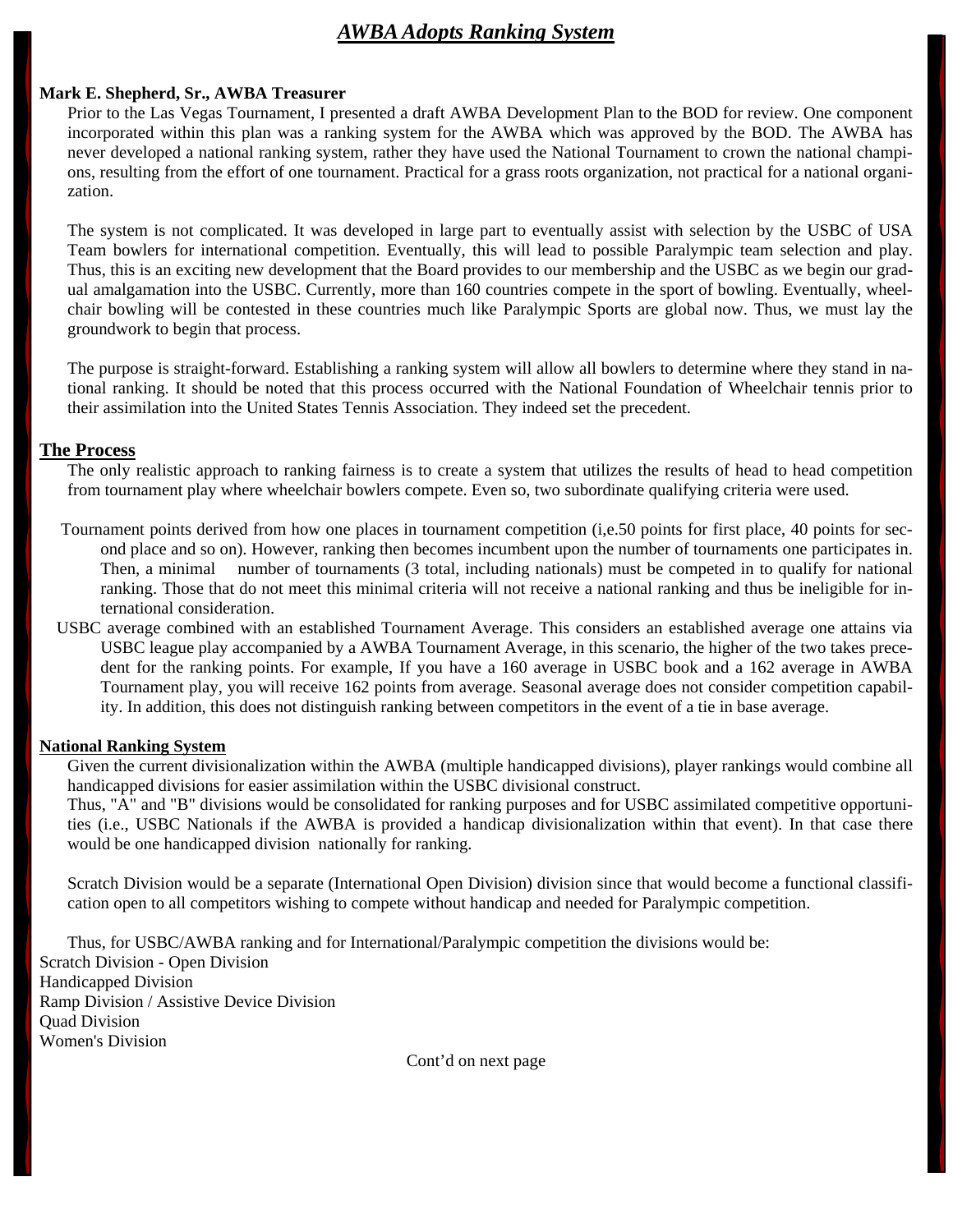Con't.

 These divisions would easily transits into a international ranking and functional classification system via the national and international Paralympic model. Considering these components ranking would be done as follows:

- Average points for current year established USBC average (21 games minimum) or AWBA Tournament average whichever is higher.
- 50 points for AWBA national championships 1st place drop 5 points per place standing. Placing below 10th in any tournament results in no points.
- 40 points for all other AWBA sanctioned tournaments 1st place drop 5 points per place standing. Must have a full field\* in the respective division for full point capture.
- The AWBA will provide ranking for all divisions contested for AWBA national divisional ranking alone. Only for the USBC/International competition shall Handicapped Divisions be consolidated.

 Where two or more handicapped divisions are contested in a national tournament, competitors shall be ranked in each division for national rankings as articulated. However, when transposing all combined handicapped divisions to consolidate the ranking into a single handicapped national ranking, it shall be accomplished by also considering total pins over average, and head-to-head competition results, if necessary.

 The AWBA will be posting the rankings of those who qualified for national ranking in 2014, on the website and in the USBC magazine. Remember, a bowler must have competed in at least 3 tournaments to qualify for national ranking.

 This is a simple concept and will be examined as we go. We trust that members will enjoy considering where they match up and also determine who they must chase in competition to become the best in their respect divisions. The AWBA also hopes to eventually pursue sponsorships for these individuals annually. But, let us embark on one thing at a time.

| "STRIKES, SPARES, GREAT SHOTS"<br>January thru June |        |        |        |        |        |        |        |
|-----------------------------------------------------|--------|--------|--------|--------|--------|--------|--------|
| <b>Name</b>                                         | $200+$ | $250+$ | $500+$ | $550+$ | $600+$ | $650+$ | $700+$ |
| Doug Dalton                                         |        | 276    |        |        |        |        |        |
| Dick Spizzirri                                      | 206    |        |        |        |        |        |        |
| Janet Norwood                                       |        |        | 501    |        |        |        |        |
| Gary Poole_                                         | 228    |        | 523    |        |        |        |        |
| Gary Ryan                                           | 209    |        | 512    |        |        |        |        |

Dick Sprizzirri 4-7-10

Updating of the *SPARES, STRIKES, AND GREAT SHOTS* will be reflected on a 6 month interval. Please report them using the Awards form on the AWBA.org website or email them to Gary Ryan to insure they are received. **The 6 AWBA National Awards presented at the National Awards Banquet are scores reported between May 1st, 2014 thru April 30th, 2015 and must be reported by the 1st of May, 2015.**

## *2015 AWBA Tournament Schedule*

| <b>DATES</b>       |                                   | <b>BOWLING CENTER</b>                    |                                     | <b>T'MNT DIRECTOR</b> |
|--------------------|-----------------------------------|------------------------------------------|-------------------------------------|-----------------------|
| <b>Mar 19-22nd</b> | <b>Texas Shoot Out</b>            | <b>City View Lanes, Ft. Worth, Texas</b> | Gary Ryan & Shawn Beam 713-849-9052 |                       |
| <b>April</b>       | <b>Florida State Championship</b> | TBD                                      | <b>Dave Roberts</b>                 | 804-512-1496          |
| June 8-13th        | <b>AWBA Nationals</b>             | Pin Chasers, Tampa, Fl.                  | <b>Wayne Webber</b>                 | 727-460-4887          |
| July               | <b>Southern Open</b>              | <b>Brunswick Zone</b>                    | <b>Harold Bowman</b>                | 404-374-0331          |
| Aug. $20-23$       | <b>MSPVA Invitational</b>         | <b>King Pin Lanes, Colorado Springs</b>  | <b>Donna Debaca</b>                 | 303-597-0038          |
| Oct                | <b>Golden State Open</b>          | <b>Fountain Bowl</b>                     | <b>TBD</b>                          |                       |
| Dec $3-7th$        | <b>Las Vegas Invitational</b>     | <b>Sunset Station</b>                    | <b>Julie Johnson</b>                | 702-646-0040          |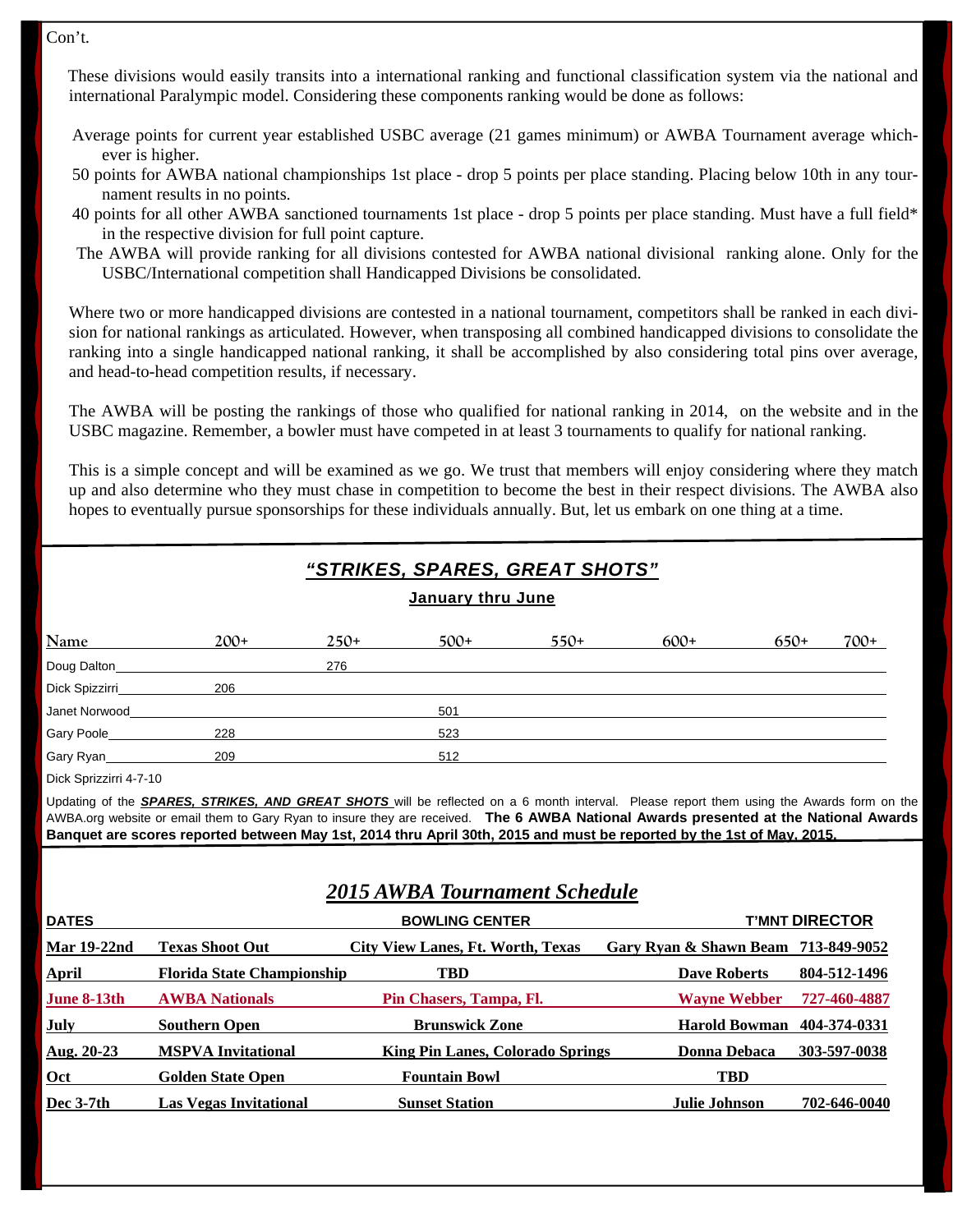What a great time was had by all at the most recently completed Las Vegas Invitational held once again at Texas Station in Las Vegas. We had 38 wheelchair bowlers attend the year end event hosted by the Nevada Paralyzed Veterans of America. This event was managed by Julie Johnson, Executive Director of the Nevada PVA and the AWBA Executive Committee. Julie did an outstanding job of handling her first bowling event and thanks goes out to Julie and her staff for taking on an event of this nature.

 The event began with the Doubles Competition on Thursday. The lanes at Texas Station proved to be challenging as always yet the bowlers took on the task of conquering them in the end. 18 teams were cut to 8 after the first 3 games and the roll off began. Many close matches and a few not so close put the final four teams against one another for the championship. In the end, Johnnie Baylark and Kenneth Hill over took JK Johnston and Cayetano De Guzman for the doubles title. Congratulations to all that took part in the Doubles competition. Thursday evening saw over 100 wheelchair and walking bowlers take part in the Up/Down event. Thanks go out to Jerry Francomano and his staff along with Merv Kaya in securing the majority of walking bowlers. While it started a little late with all the confusion of those that had signed up but could not make it, the event went off with few problems. In the end, Amy Gamage, Justin Spurrier, and Monica Barriga taking 1<sup>st</sup> place with Eddy Hutchens, Julet Hutchens, and Fred Kouri coming in 2<sup>nd</sup>. Julet Hutchens bowled a 300 while at the same time, Eddy bowled a 289!!!! What a team and congrats to all the cash in! It was a great event and fun was had by all!!!!!

 The singles competition started Friday morning with opening ceremonies opening the event with a local Color Guard from a Catholic group from Las Vegas. Singles in Las Vegas can be a grueling as all bowlers bowl five 4 game sets over the 3 days of bowling. So, one needs to be in shape to make it through to the end. In the "B" Division, Andy Bernt was the Top Qualifier followed by Kevin Poindexter, Grant Buehler, Stacey Clowers, and Gil Herrera. In the end, a very close match for the "B" Division Championship took place with Andy Bernt (FL) out gunning Kevin Poindexter (FL) 212-206 for the title. All matches in this division were very close with only 7 pins separating any one game of the 4 matches. In the "A" Division, JK Johnston was the Top Qualifier followed by John Gould, Terry Stewart, Kenneth Hill, and Johnnie Baylark. At the conclusion of the roll off, Terry Stewart (TX) prevailed over "A" Division National Champion JK Johnston (TX), 216-218. Again in this division, all matches were very close. In the Scratch Division, Top Qualifier was Walt Roy followed by Eddy Hutchens, Mark Shepherd, Merv Kaya, and Doug Dalton. Doug was competing in the Scratch Division for the first time and did well. In the end, Walt Roy out dueled Mark Shepherd 224-187 for the Scratch Title.

 In individual awards receive; Andy Bernt won All Events in the Handicap Division while Eddy Hutchens prevailed in the Scratch Division. In the "A" Handicap Division, Johnnie Baylark for HSS, Wayne Webber for HSG, John Gould for HHS, and David Spotts for HHG. In the "B" Division, Cayetano de Guzman for HSS, Harvey Clowers for HSG, Gil Herrera for HHS, and Andy Bernt for HHG. In the Scratch Division, Walt Roy for HSS and Merv Kaya for HSG.

 Others that traveled many miles to participate in this great event Dan Spotts, Adrian Patterson, Paul Cook, Gary Poole, Richard Guerreo, David Nelson, Gary Ryan, Van Schneider, Jimmy May, Mike Fattaruso, David Aguilera, Hope Cooper, Toodie Perry, Janet Norwood, Charles Karczewski, Henry Walters, Bob Goddard, Peter Arballo, and Craig Cascella.

 In closing, we would like to extend our thanks for all the work of the many volunteers that helped put on this great event. Without those individuals, this would not be possible. We also want to extend our thanks to ABC and NBC News for their great coverage of this year's event. In addition, our thanks to the National Paralyzed Veterans of America, Storm Bowling, ABC Medical, the USBC, Texas Station, and the members of the American Wheelchair Bowling Association. We would also extend a big thanks to Linda and Pam Pratt for handling the large task of Scorekeeping. Without their hard work and dedication to the sport of wheelchair bowling, this task would have been costly to the PVA. So, 2014 ended on a very positive note for the AWBA and its bowlers. Next year's dates have been set and will be December  $3<sup>rd</sup>$  through the  $6<sup>th</sup>$ . So, lets make plans to meet again in Las Vegas for a great time, great bowling and the making of new friends. Again, thanks to all that attended.

| <b>FILORIA</b> | <b>EXCLUSIVE REBATE FOR AWBA</b>                                                                                                                                                                                                                                                                                             |                                                                                      |                        |
|----------------|------------------------------------------------------------------------------------------------------------------------------------------------------------------------------------------------------------------------------------------------------------------------------------------------------------------------------|--------------------------------------------------------------------------------------|------------------------|
|                | PURCHASE A STORM MASTER OR PREMIER LINE BALL<br>BEFORE DECEMBER 31, 2015 AND RECEIVE A \$20 REBATE!<br>Send a copy of your receipt, the information barcode sticker from<br>the bowling ball box, this completed form, and your information to:<br>Storm Products, Inc. - AWBA Rebate - 165 S. 800 W. Brigham City, UT 84302 |                                                                                      | AMERICAN<br>WHEEL CHAI |
|                |                                                                                                                                                                                                                                                                                                                              |                                                                                      |                        |
|                | FOR INTERNAL USE ONLY: 601213 // 30101AWBA // BALL                                                                                                                                                                                                                                                                           |                                                                                      |                        |
|                | REBATE MUST BE RECEIVED BY 1/31/16 - PURCHASE MUST BE MADE BY 12/31/15<br>*YOU MUST INCLUDE YOUR FULL NAME, MAILING ADDRESS, AND PHONE NUMBER                                                                                                                                                                                | <b>ONE REDEMPTION PER PERSON ALLOWED</b><br><b>ALLOW 4-6 WEEKS TO PROCESS REBATE</b> | stormbowling.com       |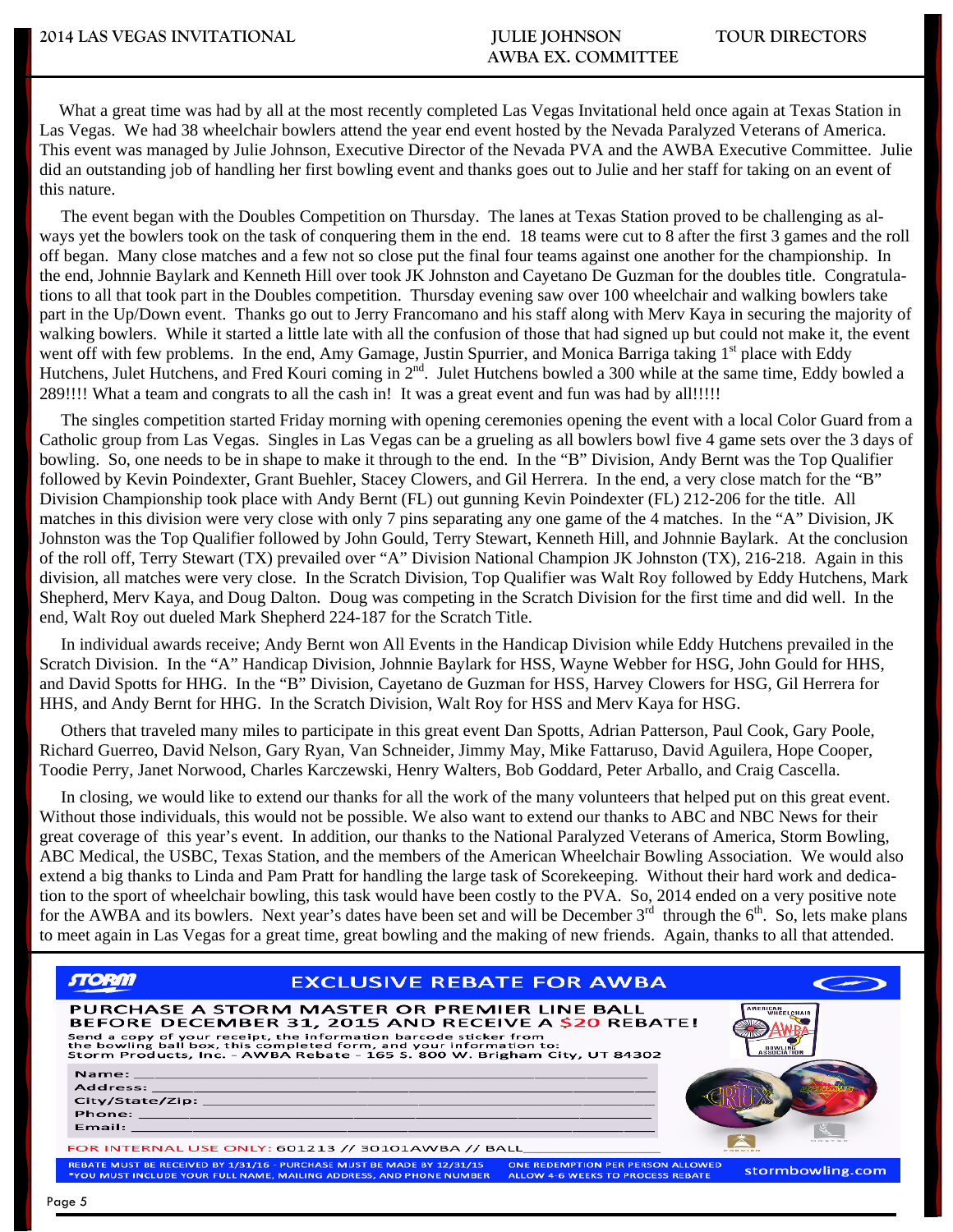## **AWBA Board Of Directors – 2014-2017 Effective 8-1-2014**

| Chair:            | Wayne Webber, 1533 Pelican Place, Palm Harbor, FL 34683 727-738-1342                             |                  |
|-------------------|--------------------------------------------------------------------------------------------------|------------------|
| 2014-2017         | Email - wwebber69@tampabay.rr.com                                                                |                  |
|                   | Vice Chair: Eddy Hutchens, 3291 Flintwood Road, Franktown, CO 80116<br>303-840-2928              |                  |
| 2014-2017         | Email - SPCLED1@aol.com                                                                          |                  |
| Secretary:        | Gary Ryan, 16006 Congo Lane, Houston, Texas 77040__________________________713-444-7588          |                  |
| 2014-2017         | Email: garyryan210@gmail.com                                                                     |                  |
| <b>Treasurer:</b> | Mark Shepherd, 8418 Winncrest Lane. Colorado Springs, CO. 80920 ___________719-210-5733          |                  |
| 2014-2017         | Email: markshepherd@msn.com                                                                      |                  |
|                   | <b>AWBA BOARD OF DIRECTORS - 2014-17</b>                                                         |                  |
| 2017              | Johnnie Baylark, 1961 Concord Dr., Downers Grove, IL., 60516 ________________630-699-0732        |                  |
|                   | Email-jbay1976@att.net                                                                           |                  |
| 2017              | Harold Bowman, 890 Macland Road #2704, Dallas, GA 30132_____________770-443-1096                 |                  |
|                   | Email - Haroldbowman@bellsouth.net                                                               |                  |
| 2016              | Harvey Clowers, 7417 Cibolo Dr., Bakersfield, CA., 93301_____________________ 661-342-6544       |                  |
|                   | Email--harveyclowers@yahoo.com                                                                   |                  |
| 2016              | Kenneth Hill, 1639 Pathway Dr., Naperville, IL. 60656___________________________ 630-527-4151    |                  |
|                   | Email--khill82200@gmail.com                                                                      |                  |
| 2016              | David Nelson, 21330 Castlerock Ln., Gretna, Ne 68028 402-208-4841                                |                  |
|                   | Email – dnelson68135@yahoo.com                                                                   |                  |
| 2015              | Allen Neu, 510 McCall Street, Waukesha, WI 53186<br>414-617-4870                                 |                  |
|                   | Email: ANeu@wi.rr.com                                                                            |                  |
| 2015              | Janet Norwood, 929 Dallas Court, Virginia Beach, VA. 23464_____________757-615-2942              |                  |
|                   | Email: rollinalong59@gmail.com                                                                   |                  |
| 2017              | Kevin Schaefer, 11890 Mayflower Circle, Fountain Valley, CA 92708__________ 714-839-2056         |                  |
|                   | Email – monymony 1969@gmail.com                                                                  |                  |
| 2016              | Dan Spotts, 7039 Red Cardinal Loop, Colorado Springs, CO. 80908_________                         | 719-494-1221 (H) |
|                   | Email-danlor2000@msn.com                                                                         | 719-510-7735 (C) |
| 2017              | Henry Walters, 3747 Fairington Dr. Hephzibah, GA, 30815                                          | 706-220-0123     |
|                   | Email-waltershenry@bellsouth.net                                                                 |                  |
| Website:          | <b>Kenneth Hill</b> , 1639 Pathway Dr., Naperville, IL. 60656_______________________630-527-4151 |                  |
|                   | Email--khill82200@gmail.com                                                                      |                  |

#### *PLEASE CONTACT ANY OF THE ABOVE FOR MORE INFORMATION OR QUESTIONS*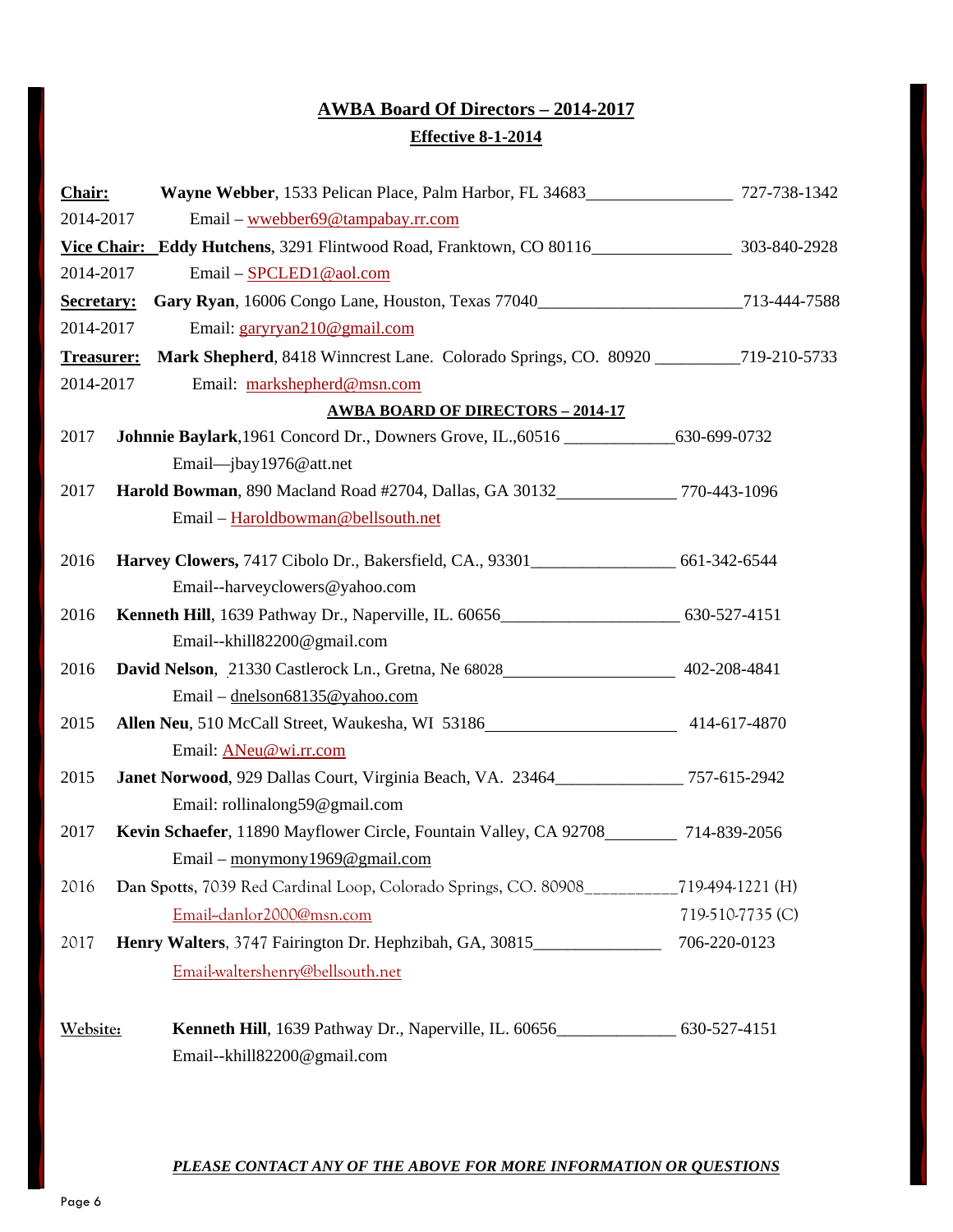### **Standing Committee Chairpersons 2014-15**

| <b>Executive Committee</b>                  |        | <b>Chair: Wayne Webber</b>                            |
|---------------------------------------------|--------|-------------------------------------------------------|
|                                             |        | Eddy Hutchens, Vice Chair                             |
|                                             |        | Gary Ryan, Secretary                                  |
|                                             |        | Mark Shepherd, Treasurer                              |
|                                             |        | Kenneth Hill, Board Elected                           |
| <b>Awards/Constitution/Bylaws Committee</b> | Chair: | <b>Gary Ryan, Awards,</b>                             |
|                                             |        | Dave Roberts                                          |
|                                             |        | <b>Eddy Hutchens, ByLaws</b>                          |
| <b>Membership Committee</b>                 | Chair: | <b>Johnnie Baylark</b>                                |
|                                             |        | Harold Bowman                                         |
|                                             |        | <b>Harvey Clowers</b>                                 |
| <b>Publicity Committee</b>                  | Chair: | <b>Kenneth Hill</b>                                   |
|                                             |        | Dave Nelson                                           |
|                                             |        | Gary Ryan                                             |
|                                             |        | Kevin Schaefer                                        |
| <b>Sponsorship Committee</b>                |        | <b>Chair: Mark Shepherd</b>                           |
|                                             |        | Gary Ryan                                             |
|                                             |        | John Budd                                             |
| <b>Nominating Committee</b>                 | Chair: | <b>Dan Spotts</b>                                     |
|                                             |        | Dave Nelson                                           |
| <b>Election Committee</b>                   | Chair: | <b>Gary Ryan, Secretary</b>                           |
|                                             |        | Smiley Wallace                                        |
| <b>Finance Committee</b>                    | Chair: | <b>Mark Shepherd, Treasurer</b>                       |
|                                             |        | Gary Ryan                                             |
| <b>Scholarship Committee</b>                | Chair: | <b>Dave Roberts</b>                                   |
|                                             |        | Dave Nelson                                           |
| <b>Tournament Rules/Site Committee</b>      | Chair: | Eddy Hutchens, Vice Chair, Gary Ryan, Sec, 2 Nat'l TD |
| <b>Strategic Planning Committee</b>         |        | <b>Chair:</b> Wayne Webber                            |
|                                             |        | Mark Shepherd                                         |
|                                             |        | Gary Ryan                                             |
|                                             |        | Kenneth Hill                                          |
|                                             |        | Dave Roberts                                          |
| <b>New Equipment Committee</b>              |        | <b>Chair: Dave Nelson</b>                             |
|                                             |        | Dan Spotts                                            |
|                                             |        | Kevin Schaefer                                        |

**The Board of Directors welcomes any member to come forward should they wish to serve on a committee they feel qualified for. The committee members need not be a board member to serve the organization. Should you wish to serve, please contact the Chairperson of that given committee. The stronger the committees are, the stronger the organization becomes. So, get involved. We need your thoughts**